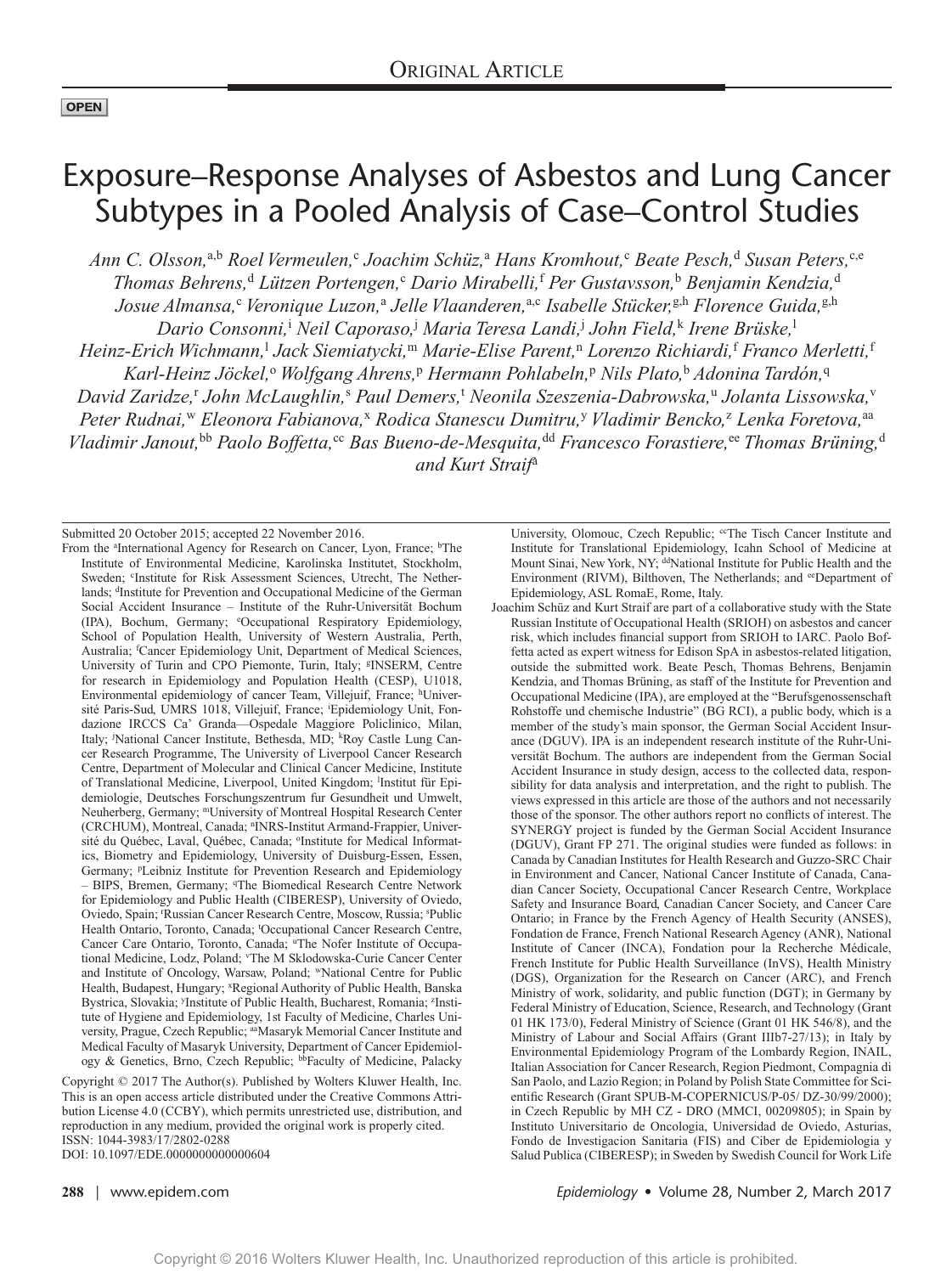Research and Swedish Environmental Protection Agency; in the Netherlands by Dutch Ministry of Health, Welfare and Sports, National Institute of Public Health and the Environment, and Europe Against Cancer Program; in the UK by Roy Castle Foundation; in the USA by Intramural Research Program of the National Institutes of Health, National Cancer Institute, Division of Cancer Epidemiology and Genetics, Bethesda, MD; the IARC multicenter study in Central and Eastern Europe was funded by the European Commission's INCO Copernicus program (Contract IC15- CT96-0313).

The data and the computer code are not available for replication because the data are not publicly available.

**SDC** Supplemental digital content is available through direct URL citations in the HTML and PDF versions of this article [\(www.epidem.com\)](www.epidem.com).

Correspondence: Ann C. Olsson, ENV/IARC, 150 cours Albert Thomas, 69372 Lyon Cedex 08, France. E-mail: [olssona@iarc.fr.](mailto:olssona@iarc.fr)

**Background:** Evidence is limited regarding risk and the shape of the exposure–response curve at low asbestos exposure levels. We estimated the exposure–response for occupational asbestos exposure and assessed the joint effect of asbestos exposure and smoking by sex and lung cancer subtype in general population studies.

**Methods:** We pooled 14 case–control studies conducted in 1985– 2010 in Europe and Canada, including 17,705 lung cancer cases and 21,813 controls with detailed information on tobacco habits and lifetime occupations. We developed a quantitative job-exposure-matrix to estimate job-, time period-, and region-specific exposure levels. Fiber-years (ff/ml-years) were calculated for each subject by linking the matrix with individual occupational histories. We fit unconditional logistic regression models to estimate odds ratios (ORs), 95% confidence intervals (CIs), and trends.

**Results:** The fully adjusted OR for ever-exposure to asbestos was 1.24 (95% CI, 1.18, 1.31) in men and 1.12 (95% CI, 0.95, 1.31) in women. In men, increasing lung cancer risk was observed with increasing exposure in all smoking categories and for all three major lung cancer subtypes. In women, lung cancer risk for all subtypes was increased in current smokers (ORs ~two-fold). The joint effect of asbestos exposure and smoking did not deviate from multiplicativity among men, and was more than additive among women.

**Conclusions:** Our results in men showed an excess risk of lung cancer and its subtypes at low cumulative exposure levels, with a steeper exposure–response slope in this exposure range than at higher, previously studied levels. (See video abstract at, [http://links.lww.com/EDE/B161.](http://links.lww.com/EDE/B161))

(*Epidemiology* 2017;28: 288–299)

Asbestos is a general term for a group of mineral silicate fibers naturally found on all continents; the commercialized types are the serpentine mineral chrysotile (white asbestos) and the amphibole minerals amosite (brown asbestos), anthophyllite, crocidolite (blue asbestos), and tremolite.<sup>1</sup> Asbestos fibers are generally considered strong, flexible, stable, heat-resistant, and durable; they have therefore been attractive for a wide range of industrial applications for over a century. Consequently, large groups of workers have been (and still are, in many countries) exposed to asbestos, for example in the insulation, textile, cement, roofing, and refractory industries. The highest exposure levels have been measured

among workers manufacturing asbestos products or employed in asbestos mining and milling operations.<sup>2</sup> Asbestos has been banned successively since 1980s in many countries due to its adverse health effects.<sup>3</sup> Nevertheless, exposure may still occur when buildings insulated with asbestos are demolished, when asbestos is removed from any type of structure, and during maintenance and repair of asbestos-containing materials.<sup>2</sup> The World Health Organization (WHO) estimated in 2006 that 125 million workers worldwide are still exposed to asbestos.<sup>4</sup>

The International Agency for Research on Cancer (IARC) Monographs Programme evaluated the carcinogenicity of asbestos in 1973, 1977, 1987, and 2011; the Working Group concluded in the most recent evaluation (Vol. 100C) that all forms of asbestos cause mesothelioma and cancer of the lung, larynx, and ovary, $3$  and made no distinction by lung cancer cell type when evaluating asbestos carcinogenicity to the lung.

Lung cancer is the most common cancer globally. $5$ Tobacco smoking is well established as the main cause; for instance, in the United Kingdom, an estimated 85% of lung cancers in men and 47% of lung cancers in women are attributable to tobacco smoking.6 Asbestos is the most important occupational carcinogen, and lung cancer is the most common asbestos-related cancer.7

Asbestos was the first occupational exposure to be suggested to have a joint effect with smoking.<sup>8</sup> Several studies and reviews have supported this hypothesis, but the type of interaction (additive or multiplicative) has been debated. $9-13$ 

Here, we used a pooled dataset of lung cancer case–control studies conducted in Europe and Canada (the SYNERGY project) to estimate lung cancer risk related to occupational asbestos exposure, and its interaction with smoking. The objectives of this work were to (1) estimate the lung cancer risk associated with quantitative indices of occupational asbestos exposure by sex, while adjusting for smoking; (2) assess the exposure–response relationship for asbestos and lung cancer by sex, major subtype, and smoking status; and (3) assess the joint effect of asbestos exposure and smoking on an additive and multiplicative scale.

#### **METHODS**

## **The SYNERGY Project**

Fourteen case–control studies on lung cancer from Europe and Canada (see eTable 1 at [http://links.lww.com/](http://links.lww.com/EDE/B144) [EDE/B144\)](http://links.lww.com/EDE/B144) were pooled in the SYNERGY project to study joint effects of occupational carcinogens, including asbestos, and smoking in relation to lung cancer risk. The studies LUCA and LUCAS were restricted to men, and PARIS to regular smokers with squamous-cell lung carcinoma (SQLC) and small-cell lung carcinoma (SCLC). Participation rates were 62%–98% (mean, 83%) among cases and 41%–100% (mean, 70%) among controls. All studies collected lifetime smoking histories and complete occupational histories, except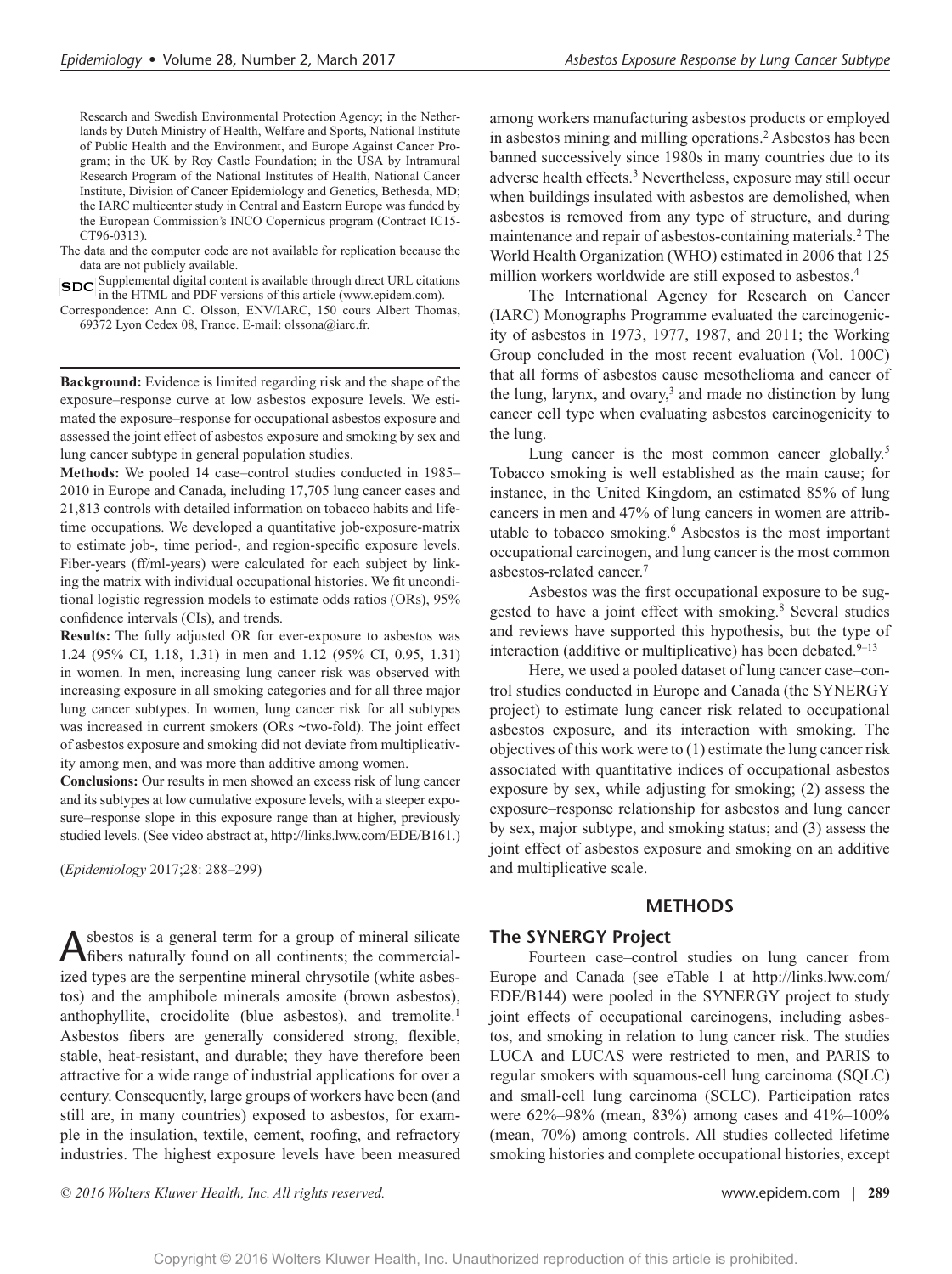MORGEN. MORGEN is a case–control study nested in the European Prospective Investigation into Cancer and Nutrition (EPIC) study in the Netherlands, where 45% of those invited completed a questionnaire at recruitment.

The data were collected in 1985–2010, and almost all interviews with study participants were conducted face-toface. LUCAS and MORGEN collected data using self-administered questionnaires, and women in MONTREAL and some participants in TORONTO were interviewed by phone. Nextof-kin were interviewed for most cases and some controls in LUCAS and some participants in ICARE and MONTREAL (9% of cases, 6% of controls). Controls were individually or frequency-matched to cases by sex and age, and mainly recruited from the general population (79%). Lung cancer subtypes were classified according to WHO guidelines after histological or cytological confirmation. Reference pathology was performed for the German cases.<sup>14</sup> Ethical approvals for the original studies were obtained in accordance with legislation in each country, and in addition from the IARC Ethics Committee. More information about the SYNERGY project is available at:<http://synergy.iarc.fr>.

Occupational data consisted of a list of employment periods for every study subject. For every period, job and industrial activity had been recorded, coded respectively to the International Standard Classification of Occupations from 1968 (ISCO-68) and the International Standard Classification of Industries, Revision 2, along with the start and end years.

### **Assessment of Occupational Asbestos Exposure**

Quantitative measurements of fibers (71,816) from 14 countries (mainly Germany, the UK, Canada, Italy, France, and Norway) were entered into the project-specific exposure database ExpoSYN according to a standardized protocol.<sup>15</sup> Most data points were determined by phase-contrast microscopy (>95%). It can be assumed that most data represented chrysotile (67%). Regarding measurement strategies, 53% of the measurements were considered "representative," 9% "worst case," and 38% "unknown."<sup>15</sup> All measurements were linked to a standardized (ISCO-68) job title. Statistical models were applied to the personal measurements (27,958) collected in 1971–2009 to develop a project-specific quantitative job-exposure-matrix (SYN-JEM) for occupational asbestos exposure. Some measurements were attributed to jobs clearly unrelated to asbestos exposure, like teachers; we assumed these to represent exceptional situations, which should not be generalized to all individuals in that job. Therefore, a semiquantitative general population job-exposure matrix based on ISCO-68 codes (DOM-JEM) was used in the model, where every job was rated as nonexposed  $(=0)$ , low exposed with regard to exposure intensity or high exposed with low exposure probability  $(=1)$ , or high exposed with high-exposure probability (=2). Jobs considered to be nonexposed in DOM-JEM were set to 0 fibers per milliliter (ff/ml) in SYN-JEM, disregarding actual measurements, if any. When there were <5

measurements for a specific job, the geometric mean estimate of all jobs within the same unit or major group was applied, so the job estimate was based on information from the most similar jobs. Because every job was expert-rated as being non-, low-, or high exposed, an exposure level for every potential job could be calculated, even in the absence of measurements for that particular job. Additional SYN-JEM model specifications and sensitivity analyses using alternative models are described elsewhere. $16-18$  In brief, for all countries and occupations together, we implemented a linear historical trend with an annual decrease of fiber concentrations of −10.7% before ban implementation and no further downward trend after ban implementation, and an exposure ceiling before 1975 to avoid unrealistically high estimates due to unrestrained back-extrapolation to periods when actual measurements were not carried out. Linking the occupational histories of the participants to SYN-JEM generated individual job-, region-, and year-specific estimates of the average intensity of asbestos exposure during a standard 8-hour working day in ff/ml. Cumulative asbestos exposure (expressed as ff/ml-years) was defined as the average exposure intensity in a particular job multiplied by the years of employment, and totaled over the working life of the participants.

# **Statistical Analyses**

Unconditional logistic regression models were fitted to generate odds ratios (ORs) and 95% confidence intervals (CIs) of lung cancer associated with various indices of asbestos exposure. The subjects classified as nonexposed were the reference category in each of the analyses.

Three strategies for adjustment were applied: the first model (OR1) adjusted for age group (<45, 45–49, 50–54, 55–59, 60–64, 65–69, 70–74, 75+ years) and study; the second model (OR2) also adjusted for tobacco smoking as a continuous variable (log[cigarette pack-years  $+1$ ]) and for time-since-quitting smoking cigarettes (current smokers; quitting 2–7, 8–15, 16–25, 26+ years before diagnosis/interview; never-smokers); and the third model (OR3) also adjusted for ever-employment in a "list A" job (yes/no). "List A" is a list of occupations and industries known to present an excess risk of lung cancer, compiled by Ahrens and Merletti<sup>19</sup> and updated by Mirabelli et al.<sup>20</sup> Here, we modified "list A" so that jobs originally included solely because of asbestos exposure were excluded, to avoid potential over-adjustment. Examples are asbestos cement product makers, insulators, some jobs in mining and quarrying, and some jobs in manufacture of nonmetallic mineral products not elsewhere classified (e.g., other crushers, grinders, and mixers; beam warpers; loom threaders; fabric examiners and repairers; spinners and winders).

Current smokers were people who had smoked >1 cigarette per day for >1 year, including those who had stopped smoking in the 2 years before diagnosis/interview. Cigarette pack-years were calculated as:  $\sum$  duration  $\times$  average intensity per day/20.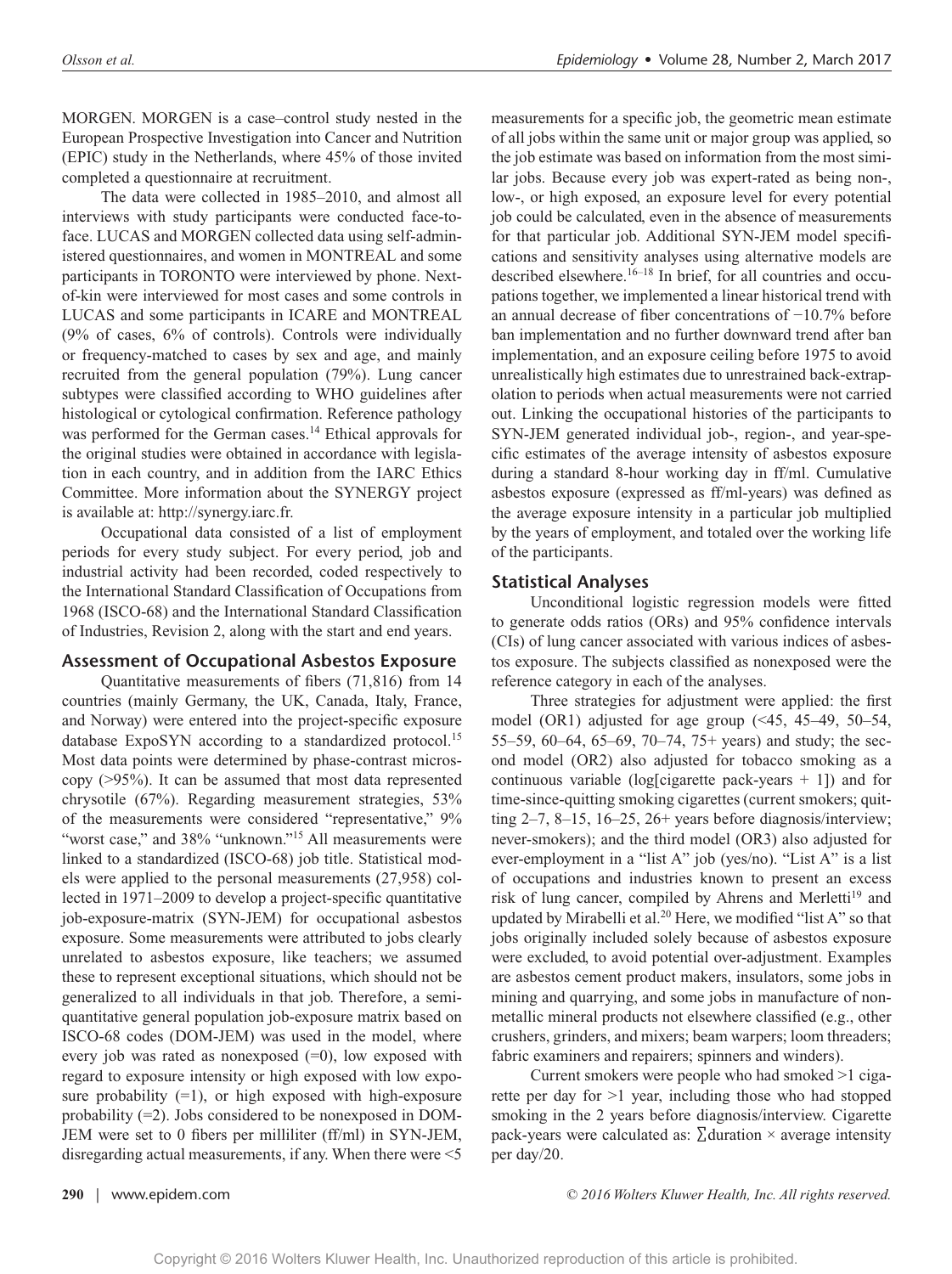We used kernel plots to describe the distribution of cumulative asbestos exposure among cases and controls. Cumulative asbestos exposure in ff/ml-years was categorized according to quartiles of its distribution in controls for the main exposure–response analyses. In the analyses stratified by lung cancer subtype and smoking status, we used two exposure categories (below and above the median) because the number of observations was limited.

*P* values for linear trend were obtained by applying a logistic regression model including the respective continuous variable. The trend was calculated among all subjects and among exposed subjects only.

We examined robustness of results by sensitivity analyses as follows:

- 1. excluding one study at a time, to see if any specific study largely influenced the overall result;
- 2. excluding one industry at a time, to see if any specific industry largely influenced the overall result;
- 3. stratification by hospital- and population-based studies, to assess if associations differed by study design;
- 4. restricting the study base to blue-collar workers, to limit potential residual confounding from socioeconomic factors;
- 5. restricting the analyses to workers who started working in 1960 or later, as exposure data were scarce before the 1960s and exposure estimates in SYN-JEM may be affected by larger uncertainty;
- 6. excluding "laborers not elsewhere classified" (ISCO 9–99.10) because they represent a substantial proportion of exposed workers in some of the studies, to see if their inclusion had unduly influenced the results.

A multinomial logistic regression model and a likelihood ratio test were used to explore heterogeneity between the three major lung cancer subtypes in relation to a categorical variable of cumulative asbestos exposure.

Lagging of cumulative exposure was applied, in which exposure in the 5, 10, 15, or 20 years before diagnosis/interview was disregarded. As results did not differ by lag-times, we used unlagged models in the main analyses.

The slope of the exposure–response relationship reflects the average excess relative risk per fiber-year. It was obtained from a linear OR model adjusted for study, "list A" occupations, time-since-quitting smoking cigarettes, and smoking pack-year categories using maximum likelihood estimation and was expressed as  $K_L$  \* 100, that is, 100 times the excess relative risk per fiber-year.

We performed additional spline analyses using nonparametric smoothing as implemented in the R package *mgcv* to assess in more detail the shape of the exposure–response relationship. The optimal smoothing parameter was selected based on generalized cross-validation and under the assumption that the total degrees of freedom required for a biologically plausible model would not exceed 3. 95% CIs for ORs were derived by simulation from the posterior distribution of the model coefficients, performing random draws from a multivariate normal distribution parameterized by the estimated mean vector and estimated covariance matrix of the model coefficients.

Meta-analyses were conducted to explore study-specific ORs using the Stata command "metan," where the extent of heterogeneity between OR estimates was assessed as a percentage  $(I^2)$ .<sup>21</sup>

We assessed the additive interaction between smoking and asbestos by estimating the relative excess risk due to interaction.22 We again used a linear OR model adjusted for covariates, and bootstrapped CIs for the excess risk due to interaction. Departure from multiplicative interaction between smoking and asbestos was assessed by testing the asbestos– smoking interaction term in the logistic model.

We conducted statistical analyses using SAS, version 9.3 (SAS Institute, Cary, NC); STATA, version 12.1 (Stata-Corp, College Station, TX); and R, version 3.2.

#### **RESULTS**

We omitted study participants with incomplete data on covariates (804 cases, 848 controls), leaving 16,901 lung cancer cases (4,752 lung adenocarcinoma, 6,503 squamous cell carcinoma, 2,730 small-cell carcinoma, 2,822 other/unspecified lung cancer cell types, 94 not available) and 20,965 controls for the analyses.

#### **Characteristics of Subjects by Exposure Status**

Table 1 shows characteristics of study participants by asbestos exposure status, disease status, and sex. Smoking status differed by asbestos exposure status; nonexposed were more often never-smokers among both men and women. Lung cancer pathology also differed by asbestos exposure status; adenocarcinoma was less frequent and squamous-cell carcinoma more frequent among asbestos-exposed compared with nonexposed men and women. More cases with asbestos exposure ever worked in other occupations with an anticipated lung cancer risk (20% in men) than controls (15% in men) or nonexposed cases (5% in men).

#### **Asbestos Exposure**

At some time, 44% of cases (51% in men, 15% in women) and 35% of controls (41% in men, 11% in women) had been exposed to asbestos at their workplace. The exposure prevalence among male blue-collar workers was 63% in cases and 58% in controls. eTable 1 [\(http://links.lww.com/EDE/B144](http://links.lww.com/EDE/B144)) displays the period for which asbestos exposure was assigned to workers in different studies; it does not reflect when asbestos was banned as some jobs continued to be exposed after the ban. Prevalence of asbestos exposure among control subjects by study and sex, omitting "laborers not elsewhere classified" and restricting to DOM-JEM high levels of asbestos exposure, is displayed in the eTables 2 and 3 [\(http://links.lww.com/EDE/B144](http://links.lww.com/EDE/B144)).

Figure 1 shows the distribution of fiber-years in exposed control subjects by sex. Overall, women were exposed to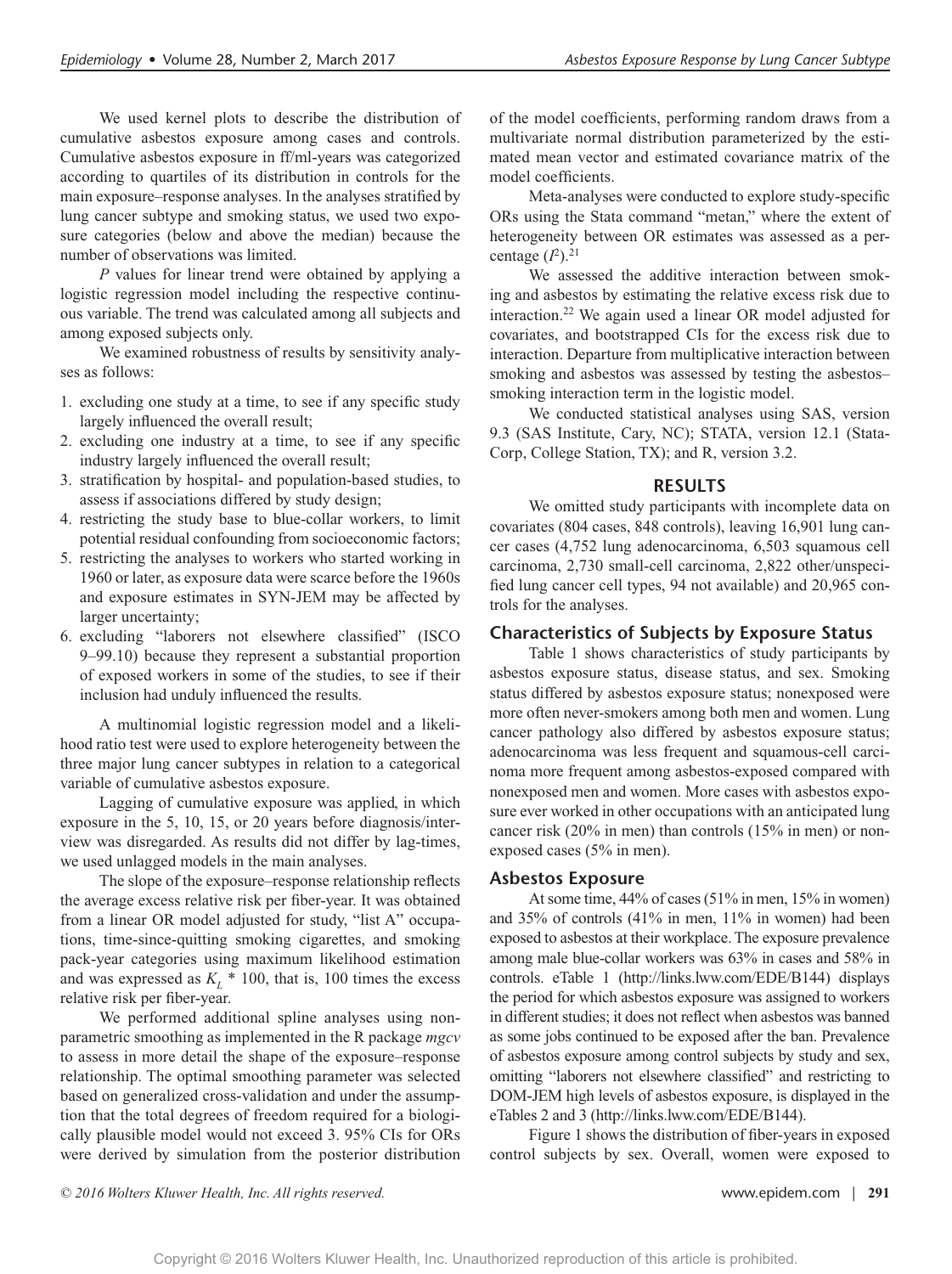#### **TABLE 1.** Descriptive Characteristics of the Study Participants (16,901 Lung Cancer Cases, 20,965 Control Subjects) by Asbestos Exposure Status

|                              |                          |                | <b>Asbestos Exposed</b> |                 |                     | <b>Nonexposed to Asbestos</b> |                     |                 |                     |  |
|------------------------------|--------------------------|----------------|-------------------------|-----------------|---------------------|-------------------------------|---------------------|-----------------|---------------------|--|
|                              |                          | Cases          |                         | <b>Controls</b> |                     | Cases                         |                     | <b>Controls</b> |                     |  |
| Characteristic               | <b>Exposure Category</b> | No.            | $%$ or<br>Mean (SD)     | No.             | $%$ or<br>Mean (SD) | No.                           | $%$ or<br>Mean (SD) | No.             | $%$ or<br>Mean (SD) |  |
| Men                          |                          |                |                         |                 |                     |                               |                     |                 |                     |  |
| Age                          | Mean (SD)                | 6,958          | 61.8(9.0)               | 6,802           | 61.5(9.3)           | 6,647                         | 62.9(8.9)           | 9,649           | 62.1(9.5)           |  |
| Age categorized (years)      | $<$ 45                   | 269            | 3.9                     | 367             | 5.4                 | 217                           | 3.3                 | 528             | 5.5                 |  |
|                              | $45 - 64$                | 3,728          | 53.6                    | 3,514           | 51.7                | 3,257                         | 49.0                | 4,668           | 48.4                |  |
|                              | $65+$                    | 2,961          | 42.6                    | 2,921           | 42.9                | 3,173                         | 47.7                | 4,453           | 46.1                |  |
| Smoking status               | Never-smoker             | 205            | 2.9                     | 1,546           | 22.7                | 285                           | 4.3                 | 2,891           | 30.0                |  |
|                              | Former smoker            | 2,422          | 34.8                    | 3,135           | 46.1                | 2,365                         | 35.6                | 4,193           | 43.5                |  |
|                              | Current smoker           | 4,331          | 62.2                    | 2,121           | 31.2                | 3,997                         | 60.1                | 2,565           | 26.6                |  |
| Smoking pack-years           | <10                      | 296            | 4.4                     | 1,001           | 19.0                | 312                           | 4.9                 | 1,465           | 21.7                |  |
| (current and former          | $10 - 19$                | 647            | 9.6                     | 1,024           | 19.5                | 568                           | 8.9                 | 1,399           | 20.7                |  |
| smokers)                     | $20+$                    | 5,810          | 86.0                    | 3,231           | 61.5                | 5,482                         | 86.2                | 3,894           | 57.6                |  |
| Years-since-quitting         | $2 - 7$                  | 905            | 37.4                    | 510             | 16.3                | 841                           | 35.6                | 708             | 16.9                |  |
| smoking (former smokers)     | $8 - 15$                 | 698            | 28.8                    | 760             | 24.2                | 657                           | 27.8                | 931             | 22.2                |  |
|                              | $16 - 25$                | 505            | 20.9                    | 884             | 28.2                | 539                           | 22.8                | 1,211           | 28.9                |  |
|                              | $26+$                    | 314            | 13.0                    | 981             | 31.3                | 328                           | 13.9                | 1,343           | 32.0                |  |
| Employed in "list A" job     | Ever                     | 1,380          | 19.8                    | 1,020           | 15.0                | 349                           | 5.3                 | 304             | 3.2                 |  |
| Lung cancer cell type        | Not available            | 38             | 0.5                     | ÷,              |                     | 41                            | 0.6                 |                 |                     |  |
|                              | Adenocarcinoma           | 1,577          | 22.7                    |                 |                     | 1,748                         | 26.3                |                 |                     |  |
|                              | Squamous-cell carcinoma  | 3,145          | 45.2                    |                 |                     | 2,683                         | 40.4                |                 |                     |  |
|                              | Small-cell carcinoma     | 1,129          | 16.2                    |                 |                     | 1,071                         | 16.1                |                 |                     |  |
|                              | Other/unspecified        | 1,069          | 15.4                    | $\overline{a}$  |                     | 1,104                         | 16.6                |                 |                     |  |
| Women                        |                          |                |                         |                 |                     |                               |                     |                 |                     |  |
| Age                          | Mean (SD)                | 482            | 60.6(10.5)              | 510             | 61.9(10.0)          | 2,814                         | 60.4(10.1)          | 4,004           | 59.7 (11.5)         |  |
| Age categorized (years)      | $<$ 45                   | 32             | 6.6                     | 30              | 5.9                 | 197                           | 7.0                 | 446             | 11.1                |  |
|                              | $45 - 64$                | 260            | 54.0                    | 252             | 49.4                | 1,518                         | 53.9                | 1,920           | 48.0                |  |
|                              | $65+$                    | 190            | 39.4                    | 228             | 44.7                | 1,099                         | 39.1                | 1,638           | 40.9                |  |
| Smoking status               | Never-smoker             | 101            | 21.0                    | 267             | 52.4                | 778                           | 27.6                | 2,449           | 61.2                |  |
|                              | Former smoker            | 75             | 15.6                    | 126             | 24.7                | 570                           | 20.3                | 766             | 19.1                |  |
|                              | Current smoker           | 306            | 63.5                    | 117             | 22.9                | 1,466                         | 52.1                | 789             | 19.7                |  |
| Smoking pack-years (current  | <10                      | 21             | 5.5                     | 80              | 32.8                | 205                           | 10.1                | 569             | 36.6                |  |
| and former smokers)          | $10 - 19$                | 64             | 16.8                    | 43              | 17.6                | 328                           | 16.1                | 377             | 24.3                |  |
|                              | $20 - 29$                | 296            | 77.7                    | 127             | 52.3                | 1,533                         | 75.3                | 629             | 40.5                |  |
| Years-since-quitting smoking | $2 - 7$                  | 36             | 48.0                    | $28\,$          | 22.2                | 244                           | 42.8                | 176             | 23.0                |  |
| (former smokers)             | $8 - 15$                 | 16             | 21.3                    | $28\,$          | 22.2                | 160                           | 28.1                | 179             | 23.4                |  |
|                              | $16 - 25$                | 16             | 21.3                    | 34              | 27.0                | 111                           | 19.5                | 217             | 28.3                |  |
|                              | $26+$                    | 7              | 9.3                     | 36              | 28.6                | 55                            | 9.6                 | 194             | 25.3                |  |
| Employed in "list A" job     | Ever                     | 32             | 6.6                     | 22              | 4.3                 | 26                            | 1.0                 | 18              | 0.5                 |  |
| Lung cancer cell type        | Not available            | $\overline{4}$ | 0.8                     |                 |                     | 11                            | 0.4                 |                 |                     |  |
|                              | Adenocarcinoma           | 178            | 36.9                    |                 |                     | 1,249                         | 44.4                |                 |                     |  |
|                              | Squamous-cell carcinoma  | 117            | 24.3                    |                 |                     | 558                           | 19.8                |                 |                     |  |
|                              | Small-cell carcinoma     | 94             | 19.5                    |                 |                     | 436                           | 15.5                |                 |                     |  |
|                              | Other/unspecified        | 89             | 18.5                    |                 |                     | 560                           | 19.9                |                 |                     |  |
|                              |                          |                |                         |                 |                     |                               |                     |                 |                     |  |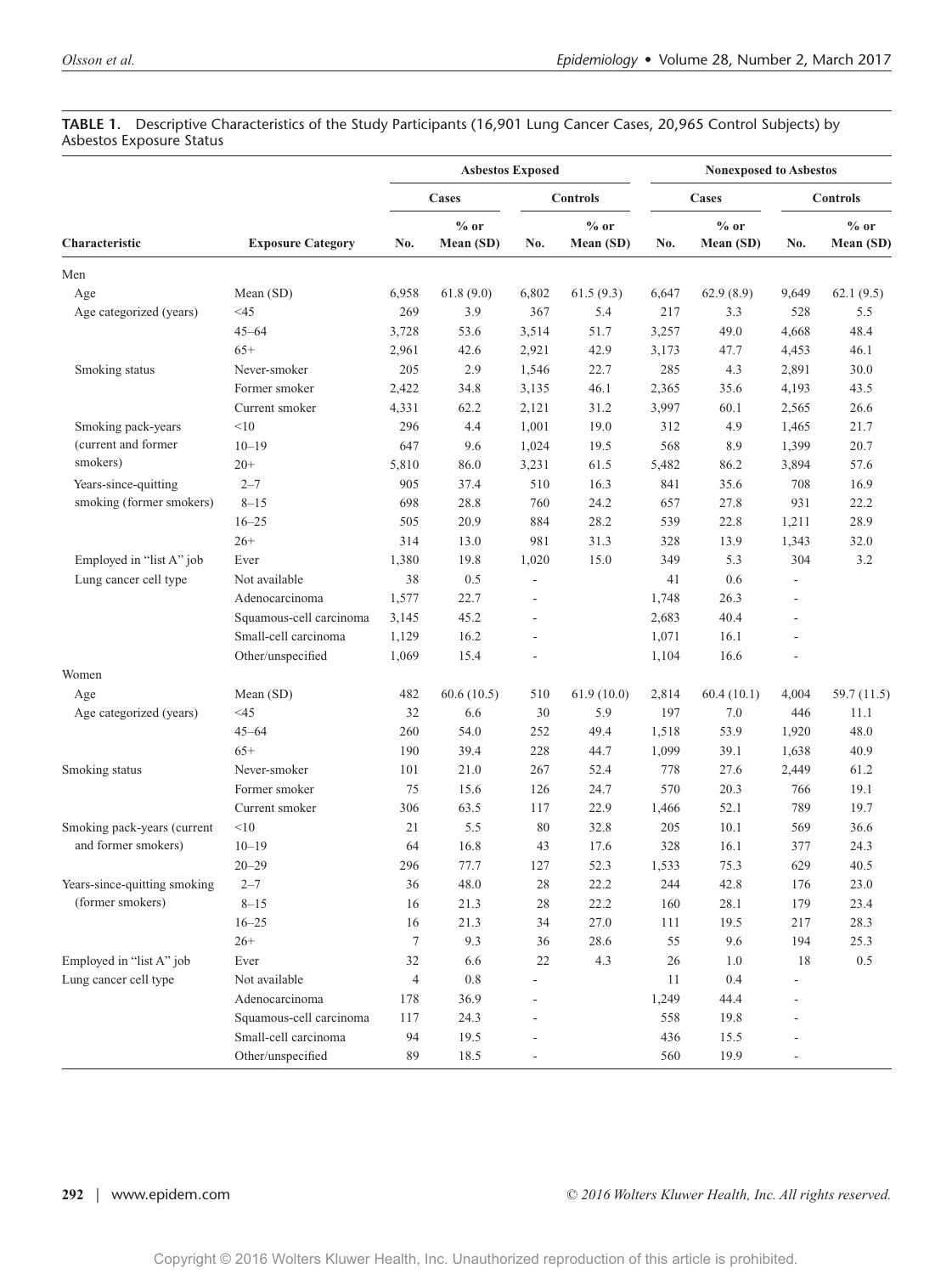

**FIGURE 1.** Kernel plot showing distributions of cumulative asbestos exposure in exposed control subjects among women and men in the SYNERGY project.

lower cumulative levels (median, 0.57 ff/ml-years) than men (median, 1.21 ff/ml-years).

#### **Lung Cancer Risk Associated with Asbestos Exposure**

The ORs for lung cancer associated with ever occupational asbestos exposure changed after adjustment for smoking and for other occupational exposures. In men, OR1, from the model adjusted for age group and study, was 1.43 (95% CI, 1.37, 1.50); OR2, also adjusted for smoking, was 1.29 (95% CI, 1.22, 1.36); and OR3, also adjusted for ever-employment in a "list A" job, was 1.24 (95% CI, 1.18, 1.31). Among women, OR1 was 1.37 (95% CI, 1.19, 1.58), OR2 was 1.13 (95% CI, 0.97, 1.33), and OR3 was 1.12 (95% CI, 0.95, 1.31). In Table 2 and all subsequent analyses, we present OR3 unless otherwise stated.

In men, ORs across most exposure categories by duration and cumulative exposure were increased compared with the reference category of never-exposed to asbestos (Table 2). Only the first quartile of cumulative dose  $( $0.5 \text{ ff/ml-years}$ ) showed$ no increased risk (OR, 1.06; 95% CI, 0.96, 1.16). "Time since last exposure" was also adjusted for duration and showed ORs between 1.10 and 1.19, with no time trend  $(P = 0.44)$ .

In women, based on smaller numbers of exposed subjects and a lower median exposure level, no increased ORs were observed (Table 2).

Nonparametric exposure–response analyses showed marginal support for a nonlinear exposure–response association among men, which was larger for models with longer lagtimes, while the exposure–response was linear among women (Figure 2).

Study-specific results showed no heterogeneity between studies, with  $I^2 = 0\%$  in both men and women (eFigures 4 and 5; [http://links.lww.com/EDE/B144,](http://links.lww.com/EDE/B144) which show forest plots and heterogeneity tests).

The exposure–response slope  $(K<sub>L</sub> * 100)$  among all men was 6.1 (95% CI, 4.1, 8.1) and among only blue-collar workers was 3.3 (95% CI, 1.5, 5.0).

#### **Sensitivity Analyses**

The OR for ever-exposure to asbestos in men remained stable when omitting one study at a time; the highest OR, 1.27 (95% CI, 1.19, 1.34), was observed when LUCAS was omitted, and the lowest OR, 1.21 (95% CI, 1.14, 1.29), when AUT-Munich was omitted (data not shown).

When excluding one industry or occupation at a time, the lung cancer risk in the highest quartile of cumulative exposure in men (>2.8 ff/ml-years; OR, 1.38; 95% CI, 1.27, 1.50) remained elevated, as follows: excluding asbestos manufacturing (OR, 1.44; 95% CI, 1.32, 1.57), excluding construction (OR, 1.41; 95% CI, 1.27, 1.57), excluding mining (OR, 1.36; 95% CI, 1.25, 1.49), excluding metal work (OR, 1.43; 95% CI, 1.31, 1.56), excluding transportation (OR, 1.42; 95% CI, 1.30, 1.56), or excluding vehicle mechanic (OR, 1.46; 95% CI, 1.34, 1.60) (data not shown).

Further sensitivity analyses in men (Table 3) on cumulative asbestos exposure showed that stratifying the analyses by studies with population- and hospital-based controls made a difference; ORs in studies with hospital-based controls were generally lower and more imprecise. Restricting the study population to blue-collar workers resulted in a systematic attenuation of the OR by about  $10\%$ – $15\%$ , although the significant exposure–response trend persisted. Restricting the study population to workers who started working after 1960 also lowered the ORs, whereas excluding "laborers not elsewhere classified" (ISCO 9-99.10) did not markedly influence the overall results.

## **Lung Cancer Risk Associated with Cumulative Asbestos Exposure, Stratified by Major Histological Subtype and Smoking Status**

Table 4 shows ORs associated with cumulative asbestos exposure by major lung cancer subtype and by smoking status. Occupational asbestos exposure in men was associated with an increased lung cancer risk among never-smokers, former smokers, and current smokers. Never-smokers with exposure above the median  $(>1.2 \text{ ff/ml-years})$  had slightly higher ORs than former or current smokers, particularly for small-cell carcinoma (OR, 2.73; 95% CI, 1.39, 5.35). ORs were higher for squamous and small-cell carcinoma than for lung adenocarcinoma ( $P = 0.11$  for the likelihood ratio test of homogeneity from the multinomial logistic regression model when these three subtypes were included). In women, stratifying by smoking status and lung cancer subtype revealed associations in subgroups. Among current smokers, we observed associations of asbestos exposure with all lung cancer subtypes, with all ORs increased approximately two-fold. In former smokers, none of the associations was increased; and among never-smokers,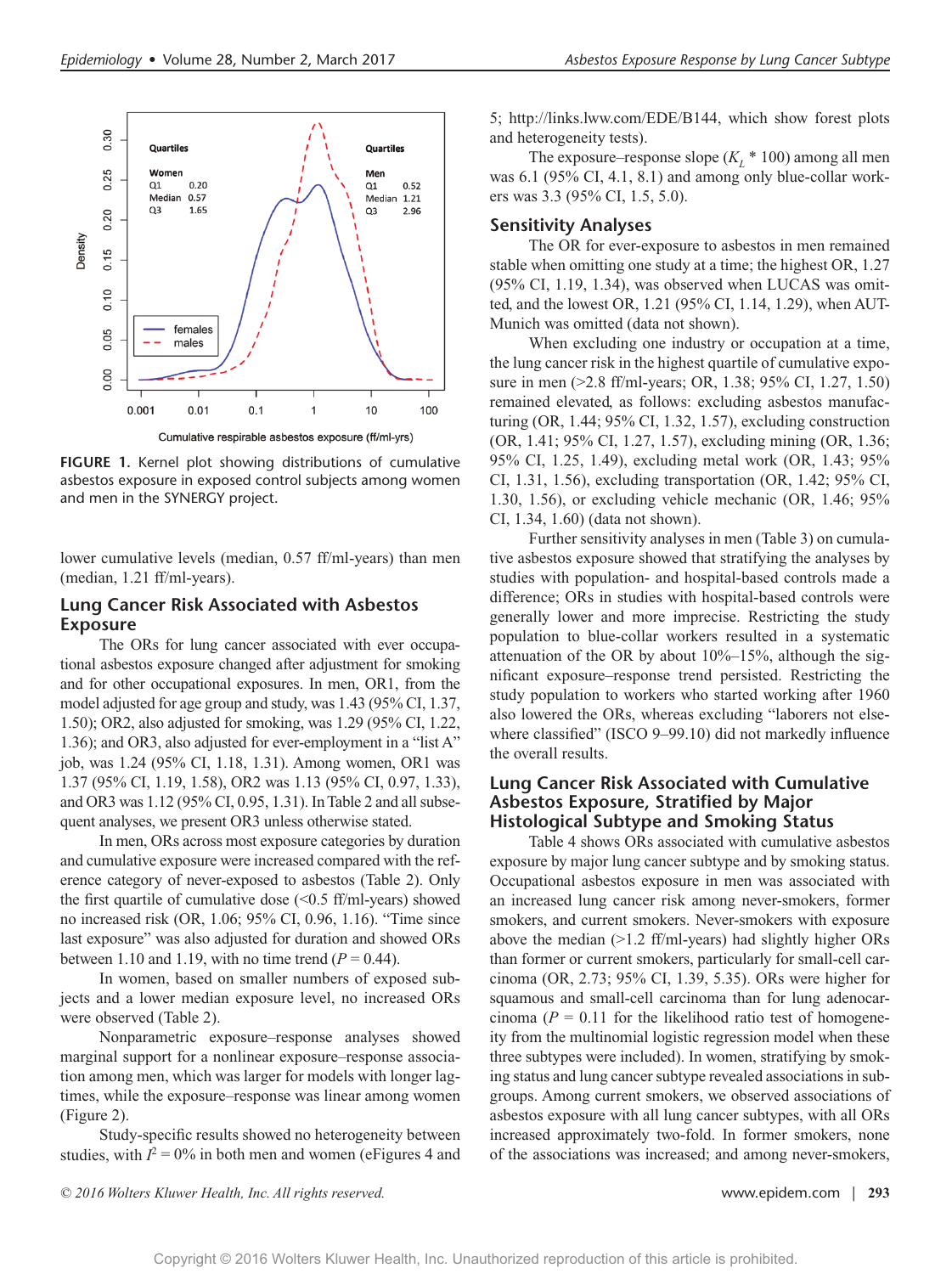|                                                            |                             |               | Men              |                           | Women         |                  |                           |  |
|------------------------------------------------------------|-----------------------------|---------------|------------------|---------------------------|---------------|------------------|---------------------------|--|
| <b>Indices of Occupational</b><br><b>Asbestos Exposure</b> | <b>Exposure</b><br>Category | Cases $(\% )$ | Controls $(\% )$ | OR3 <sup>a</sup> (95% CI) | Cases $(\% )$ | Controls $(\% )$ | OR3 <sup>a</sup> (95% CI) |  |
| Occupational asbestos exposure                             | Never                       | 6,629(48.8)   | 9,608(58.5)      | $1.00$ (reference)        | 2,717 (84.9)  | 3,898 (88.4)     | $1.00$ (reference)        |  |
|                                                            | Ever                        | 6,958(51.2)   | 6,802(41.5)      | 1.24(1.18, 1.31)          | 482(15.1)     | 510 (11.6)       | 1.12(0.95, 1.31)          |  |
| Duration (years)                                           | $1 - 9$                     | 2,425(17.8)   | 2,603(15.9)      | 1.16(1.07, 1.25)          | 303(9.5)      | 300(6.8)         | 1.16(0.96, 1.42)          |  |
|                                                            | $10 - 19$                   | 1,375(10.1)   | 1,374(8.4)       | 1.19(1.08, 1.30)          | 102(3.2)      | 122(2.8)         | 1.08(0.79, 1.47)          |  |
|                                                            | $20 - 29$                   | 1,141(8.4)    | 1,012(6.2)       | 1.34(1.21, 1.49)          | 48(1.5)       | 57(1.3)          | 0.94(0.61, 1.46)          |  |
|                                                            | $30+$                       | 2,017(14.8)   | 1,813(11.0)      | 1.35(1.25, 1.47)          | 29(0.9)       | 31(0.7)          | 1.18(0.66, 2.11)          |  |
| Test for trend, P value                                    |                             |               |                  | < 0.01                    |               |                  | 0.48                      |  |
| Excl. never asbestos exposed                               |                             |               |                  | < 0.01                    |               |                  | 0.98                      |  |
| Cumulative exposure (ff/ml-years)                          | < 0.5                       | 1,206(8.9)    | 1,593(9.7)       | 1.06(0.96, 1.16)          | 194(6.1)      | 230(5.2)         | 1.11 0.87, 1.42           |  |
|                                                            | < 1.2                       | 1,624(12.0)   | 1,713(10.4)      | 1.26(1.15, 1.37)          | 104(3.3)      | 104(2.4)         | 0.95(0.69, 1.31)          |  |
|                                                            | < 2.8                       | 1,840(13.5)   | 1,724(10.5)      | 1.25(1.15, 1.36)          | 110(3.4)      | 106(2.4)         | 1.23(0.90, 1.68)          |  |
|                                                            | >2.8                        | 2,288(16.8)   | 1,772(10.8)      | 1.38(1.27, 1.50)          | 74(2.3)       | 70(1.6)          | 1.22(0.84, 1.78)          |  |
| Test for trend, P value                                    |                             |               |                  | < 0.01                    |               |                  | 0.17                      |  |
| Excl. never asbestos exposed                               |                             |               |                  | < 0.01                    |               |                  | 0.82                      |  |
| Time since last exposure (years) $\frac{b}{b}$             | $1 - 4$                     | 1,646(12.1)   | 1,589(9.7)       | 1.17(0.99, 1.37)          | 75(2.3)       | 67(1.5)          | 1.53(0.93, 2.53)          |  |
|                                                            | $5 - 9$                     | 838 (6.2)     | 765(4.7)         | 1.18(1.00, 1.40)          | 34(1.1)       | 36(0.8)          | 1.33(0.72, 2.47)          |  |
|                                                            | $10 - 19$                   | 1,297(9.5)    | 1,171(7.1)       | 1.19(1.03, 1.37)          | 79(2.5)       | 81 (1.8)         | 1.27(0.81, 2.00)          |  |
|                                                            | $20 - 29$                   | 924(6.8)      | 917(5.6)         | 1.12(0.98, 1.27)          | 85(2.7)       | 106(2.4)         | 1.10(0.75, 1.61)          |  |
|                                                            | $30 - 39$                   | 1,127(8.3)    | 1,162(7.1)       | 1.16(1.04, 1.29)          | 85(2.7)       | 106(2.4)         | 0.94(0.65, 1.34)          |  |
|                                                            | $40+$                       | 1,126(8.3)    | 1,198(7.3)       | 1.10(0.99, 1.22)          | 124(3.9)      | 114(2.6)         | 1.32(0.96, 1.80)          |  |
| Test for trend, P value                                    |                             |               |                  | 0.44                      |               |                  | 0.44                      |  |
| Excl. never asbestos exposed                               |                             |               |                  | 0.44                      |               |                  | 0.44                      |  |

**TABLE 2.** Lung Cancer ORs and 95% CIs in Relation to Indices of Occupational Asbestos Exposure in the SYNERGY Study, 1985–2010

g (pack-years, time-since-quitting smoking), and list A jobs.

b OR3 in "time since last asbestos exposure" is in addition adjusted for duration (continuous) of asbestos exposure.



**FIGURE 2.** Exposure–response relationship among men and women for cumulative asbestos exposure with different lag periods applied and 95% CIs around the 0-year-lag curve, adjusted for study, age group, cigarette pack-years, time-since-quitting smoking, and ever-employment in a "list A" job. The histograms on the *x* axis show how the study populations are distributed.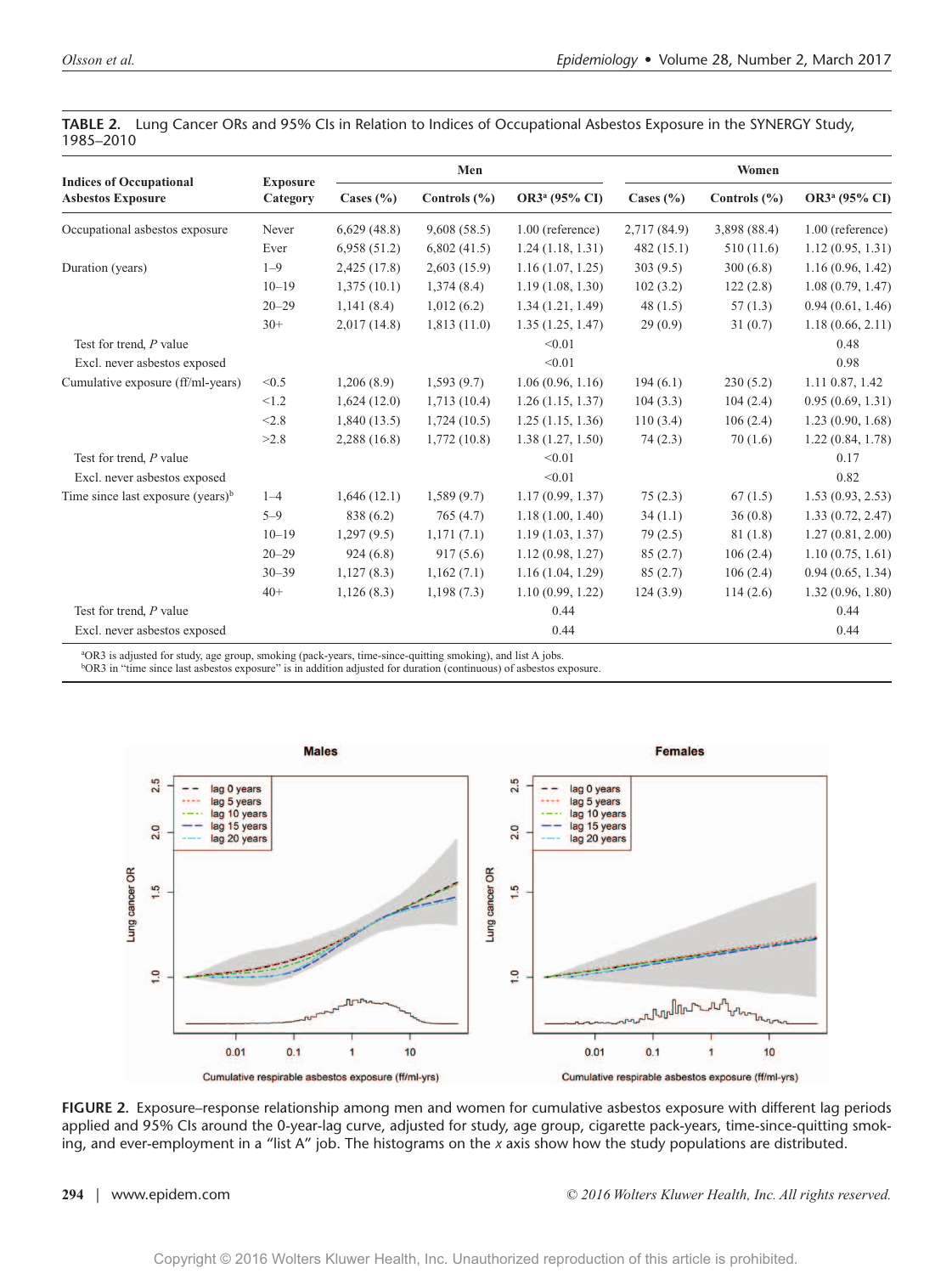|             |                           |                                                                                                                   |                           | <b>Restricting the Study</b><br><b>Base to Blue-collar Workers</b>                                                      |                           |  |
|-------------|---------------------------|-------------------------------------------------------------------------------------------------------------------|---------------------------|-------------------------------------------------------------------------------------------------------------------------|---------------------------|--|
| ca/co       | OR3 <sup>a</sup> (95% CI) | ca/co                                                                                                             | OR3 <sup>a</sup> (95% CI) | ca/co                                                                                                                   | OR3 <sup>a</sup> (95% CI) |  |
| 5,136/7,894 |                           | 1,609/1,714                                                                                                       |                           | 4,067/4,721                                                                                                             |                           |  |
| 1,048/1,447 | 1.05(0.95, 1.17)          | 188/146                                                                                                           | 1.14(0.89, 1.47)          | 1,183/1,552                                                                                                             | 0.93(0.84, 1.03)          |  |
| 1,376/1,502 | 1.28(1.16, 1.40)          | 267/211                                                                                                           | 1.26(1.02, 1.57)          | 1,588/1,653                                                                                                             | 1.12(1.02, 1.23)          |  |
| 1,428/1,328 | 1.31(1.19, 1.44)          | 429/396                                                                                                           | 1.06(0.90, 1.26)          | 1,810/1,663                                                                                                             | 1.11(1.02, 1.22)          |  |
| 1,563/1,161 | 1.50(1.35, 1.66)          | 611/725                                                                                                           | 1.16(1.00, 1.34)          | 2,249/1,724                                                                                                             | 1.23(1.12, 1.35)          |  |
|             | < 0.01                    |                                                                                                                   | 0.02                      |                                                                                                                         | < 0.01                    |  |
|             | < 0.01                    |                                                                                                                   | 0.82                      |                                                                                                                         | < 0.01                    |  |
|             |                           |                                                                                                                   |                           |                                                                                                                         |                           |  |
| $ca$ / $co$ | OR3 <sup>a</sup> (95% CI) | ca/co                                                                                                             | OR3 <sup>a</sup> (95% CI) |                                                                                                                         |                           |  |
| 1,709/2,836 |                           | 6,572/9,544                                                                                                       |                           |                                                                                                                         |                           |  |
| 395/570     | 0.96(0.80, 1.14)          | 1,032/1,359                                                                                                       | 1.06(0.96, 1.17)          |                                                                                                                         |                           |  |
| 411/463     | 1.19(1.00, 1.42)          | 1,318/1,443                                                                                                       | 1.23(1.12, 1.35)          |                                                                                                                         |                           |  |
| 405/395     | 1.40(1.17, 1.67)          | 1,461/1,372                                                                                                       | 1.28(1.16, 1.40)          |                                                                                                                         |                           |  |
| 279/267     | 1.27(1.02, 1.59)          | 1,752/1,442                                                                                                       | 1.33(1.21, 1.46)          |                                                                                                                         |                           |  |
|             | < 0.01                    |                                                                                                                   | < 0.01                    |                                                                                                                         |                           |  |
|             | 0.06                      |                                                                                                                   | < 0.01                    |                                                                                                                         |                           |  |
|             |                           | <b>Studies with</b><br><b>Population Controls</b><br><b>Restricted to Workers</b><br><b>Started 1960 or Later</b> |                           | <b>Studies with</b><br><b>Hospital Controls</b><br><b>Excluding Laborers Not Elsewhere</b><br>Classified (ISCO 9-99.10) |                           |  |

**TABLE 3.** Lung Cancer ORs and 95% CIs in Relation to Cumulative Asbestos Exposure in Restricted Strata (Sensitivity Analyses) of Men in the SYNERGY Study, 1985–2010

OR3 is adjusted for study, age group, smoking (pack-years, time-since-quitting smoking), and list A jobs.

ca indicates cases; co, controls.

our results showed no association for lung adenocarcinoma or squamous-cell lung cancer but a relatively strong association for small-cell lung cancer even at low levels of asbestos exposure (<1.2 ff/ml-years: OR, 3.51; 95% CI, 1.29, 9.55).

### **Joint Effects of Asbestos and Smoking**

Table 5 shows the joint effects of asbestos exposure and smoking, overall and by lung cancer subtype. In men, the joint effect of smoking and asbestos was more than additive for all lung cancer subtypes, with a higher excess risk due to interaction for squamous- and small-cell lung carcinoma than for lung adenocarcinoma, whereas there was no deviation from a multiplicative scale  $(P = 0.10-0.90)$ . Patterns were similar in women, but the RERIs were not significantly different from 0, except for squamous-cell lung carcinoma. The strong association between asbestos exposure and small-cell lung carcinoma in never-smokers resulted in a submultiplicative interaction with smoking, in women ( $P = 0.01$ ) but not in men ( $P = 0.10$ ). A complementary table including ORs for models with and without interaction between occupational asbestos exposure and smoking is shown in eTable 6 [\(http://links.lww.com/EDE/B144\)](http://links.lww.com/EDE/B144).

#### **DISCUSSION**

We investigated the quantitative association between occupational asbestos exposure and lung cancer risk in the SYNERGY project by sex, smoking status, and lung cancer

subtype. Increasing duration and increasing cumulative asbestos exposure were associated with an increasing lung cancer risk in men. Moreover, the increased lung cancer risk in men was observed in never-smokers, former smokers, and current smokers, and for all three major lung cancer subtypes. Sensitivity analyses revealed that results were not driven by exposure in any particular industry or study. Women were exposed to lower levels of asbestos than men (median, 0.57 vs. 1.21 ff/ml-years), which may explain the weaker association with lung cancer among women. The interaction between asbestos exposure and smoking was more than additive for all major lung cancer subtypes among men and for squamous-cell lung carcinoma among women; moreover, the interaction between asbestos and smoking among men did not deviate from multiplicativity. The results from our pooled analysis of case– control studies are in broad agreement with those obtained by Wraith and Mengersen<sup>12</sup> in a meta-analysis of industry-based cohort and case–control studies, although our study adds results on the interaction between smoking and asbestos by lung cancer subtype.

Lagged exposure estimates generated very similar results (not shown) to those of unlagged estimates; a possible explanation is that the relative exposure distribution remained the same because most exposed subjects were exposed to no or low exposure levels in recent decades, particularly after the implementation of asbestos bans in the different countries.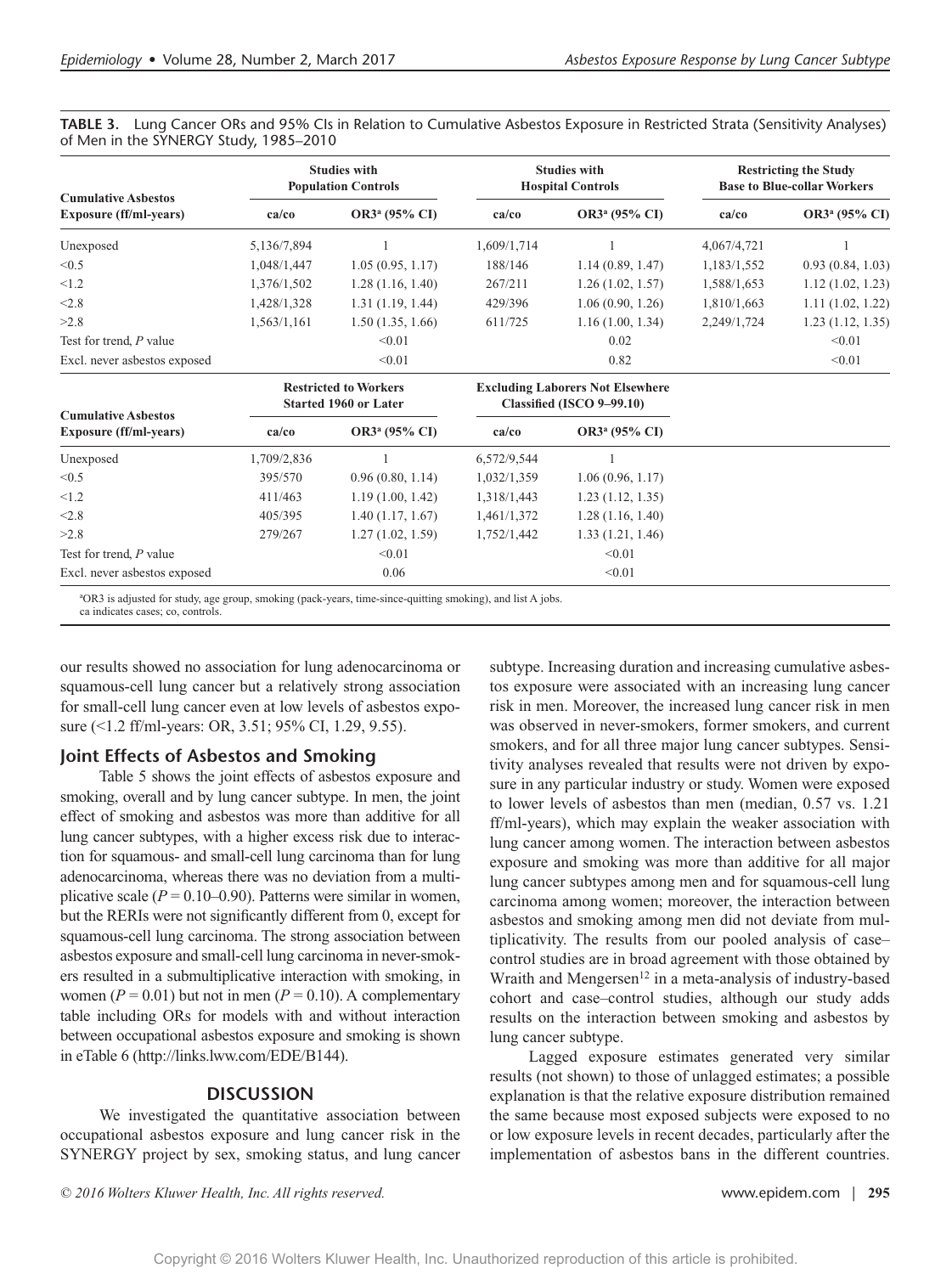|                                        | <b>Asbestos</b>                    | Never-smokers <sup>a</sup> |     |                  |              |       | Former Smokers <sup>b</sup>        | <b>Current Smokers<sup>c</sup></b> |       |                       |
|----------------------------------------|------------------------------------|----------------------------|-----|------------------|--------------|-------|------------------------------------|------------------------------------|-------|-----------------------|
| <b>Lung Cancer</b><br><b>Cell Type</b> | Exp.<br>(ff/ml-years) Control Case |                            |     | OR (95% CI)      | Control Case |       | OR (95% CI)                        | Control Case                       |       | OR (95% CI)           |
| Men                                    |                                    |                            |     |                  |              |       |                                    |                                    |       |                       |
| All lung cancer                        | Unexposed                          | 2,875                      | 283 | 1                | 4,185        | 2,363 | 1                                  | 2,548                              | 3,983 | $\mathbf{1}$          |
|                                        | < 1.2                              | 801                        | 103 | 1.31(1.02, 1.69) | 1,526        | 1,001 | 1.20(1.08, 1.33)                   | 979                                | 1,726 | 1.12(1.01, 1.24)      |
|                                        | >1.2                               | 745                        | 102 | 1.51(1.16, 1.97) | 1,609        | 1,421 | 1.38(1.25, 1.52)                   | 1,142                              | 2,605 | 1.21(1.10, 1.34)      |
| Test for trend, P value                |                                    |                            |     | < 0.01           |              |       | < 0.01                             |                                    |       | < 0.01                |
| Excl. never asbestos exposed           |                                    |                            |     | 0.04             |              |       | < 0.01                             |                                    |       | 0.06                  |
| Adenocarcinoma                         | Unexposed                          | 2,875                      | 103 | 1                | 4,185        | 663   | 1                                  | 2,548                              | 976   | 1                     |
|                                        | < 1.2                              | 801                        | 34  | 1.13(0.75, 1.72) | 1,526        | 268   | 1.10(0.93, 1.30)                   | 979                                | 425   | 1.05(0.90, 1.22)      |
|                                        | >1.2                               | 745                        | 40  | 1.52(1.00, 2.29) | 1,609        |       | 340 1.30 (1.11, 1.53)              | 1,142                              | 470   | 1.06(0.92, 1.23)      |
| Test for trend, P value                |                                    |                            |     | 0.07             |              |       | < 0.01                             |                                    |       | 0.23                  |
| Excl. never asbestos exposed           |                                    |                            |     | < 0.01           |              |       | < 0.01                             |                                    |       | < 0.01                |
| Squamous cell                          | Unexposed                          | 2,875                      | 78  | 1                | 4,185        | 984   | 1                                  | 2,548                              | 1,617 | $\mathbf{1}$          |
|                                        | < 1.2                              | 801                        | 36  | 1.72(1.13, 2.61) | 1,526        |       | 441 1.32 (1.14, 1.52)              | 979                                |       | 707 1.18 (1.04, 1.34) |
|                                        | >1.2                               | 745                        | 27  | 1.27(0.78, 2.06) | 1,609        |       | 670 1.47 (1.29, 1.67)              | 1,142                              | 1,264 | 1.29(1.16, 1.45)      |
| Test for trend, P value                |                                    |                            |     | 0.04             |              |       | < 0.01                             |                                    |       | < 0.01                |
| Excl. never asbestos exposed           |                                    |                            |     | < 0.01           |              |       | < 0.01                             |                                    |       | < 0.01                |
| Small cell                             | Unexposed                          | 2,875                      | 26  | 1                | 4,185        | 312   | 1                                  | 2,548                              | 729   | 1                     |
|                                        | < 1.2                              | 801                        | 12  | 1.55(0.76, 3.18) | 1,526        | 123   | 1.12(0.89, 1.42)                   | 979                                | 297   | 1.05(0.89, 1.24)      |
|                                        | >1.2                               | 745                        | 18  | 2.73(1.39, 5.35) | 1,609        |       | 192 1.36 (1.10, 1.68)              | 1,142                              | 487   | 1.22(1.05, 1.43)      |
| Test for trend, P value                |                                    |                            |     | < 0.01           |              |       | < 0.01                             |                                    |       | 0.02                  |
| Excl. never asbestos exposed           |                                    |                            |     | < 0.01           |              |       | < 0.01                             |                                    |       | < 0.01                |
| Women                                  |                                    |                            |     |                  |              |       |                                    |                                    |       |                       |
| All lung cancer                        | Unexposed                          | 2,377                      | 755 | 1                | 749          | 557   | 1                                  | 772                                | 1,405 | $\mathbf{1}$          |
|                                        | < 1.2                              | 139                        | 42  | 1.06(0.72, 1.54) | 101          | 49    | 0.71(0.46, 1.08)                   | 94                                 | 207   | 1.22(0.90, 1.66)      |
|                                        | >1.2                               | 128                        | 59  | 0.95(0.67, 1.34) | 25           |       | 26 1.09 (0.57, 2.07)               | 23                                 | 99    | 2.05(1.24, 3.40)      |
| Test for trend, P value                |                                    |                            |     | 0.95             |              |       | 0.18                               |                                    |       | < 0.01                |
| Excl. never asbestos exposed           |                                    |                            |     | 0.96             |              |       | 0.32                               |                                    |       | 0.16                  |
| Adenocarcinoma                         | Unexposed                          | 2,377                      | 458 | $\mathbf{1}$     | 749          | 249   | $\mathbf{1}$                       | 772                                | 502   | $\mathbf{1}$          |
|                                        | < 1.2                              | 139                        | 22  | 0.92(0.57, 1.50) | 101          |       | $15 \quad 0.43 \ (0.23, 0.79)$     | 94                                 |       | 70 1.11 (0.76, 1.63)  |
|                                        | >1.2                               | 128                        | 29  | 0.73(0.47, 1.15) | 25           |       | $13 \quad 1.64 \quad (0.74, 3.66)$ | 23                                 | 29    | 2.08(1.12, 3.88)      |
| Test for trend, P value                |                                    |                            |     | 0.19             |              |       | 0.14                               |                                    |       | 0.08                  |
| Excl. never asbestos exposed           |                                    |                            |     | < 0.01           |              |       | < 0.01                             |                                    |       | < 0.01                |
| Squamous cell                          | Unexposed                          | 2,377                      | 99  | 1                | 749          | 129   | 1                                  | 772                                | 306   | 1                     |
|                                        | < 1.2                              | 139                        | 5   | 0.92(0.36, 2.38) | 101          |       | 18 1.04 (0.53, 2.04)               | 94                                 | 49    | 1.33(0.86, 2.07)      |
|                                        | >1.2                               | 128                        | 8   | 0.77(0.34, 1.73) | 25           |       | $6\quad 0.77\ (0.26, 2.26)$        | 23                                 |       | 31 2.20 (1.15, 4.21)  |
| Test for trend, P value                |                                    |                            |     | 0.56             |              |       | 0.63                               |                                    |       | < 0.01                |
| Excl. never asbestos exposed           |                                    |                            |     | < 0.01           |              |       | < 0.01                             |                                    |       | < 0.01                |
| Small cell                             | Unexposed                          | 2,377                      | 39  | $\mathbf{1}$     | 749          | 72    | $\mathbf{1}$                       | 772                                | 313   | $\mathbf{1}$          |
|                                        | < 1.2                              | 139                        | 5   | 3.51(1.29, 9.55) | 101          |       | $5$ 0.53 (0.18, 1.55)              | 94                                 |       | 42 1.15 (0.73, 1.83)  |
|                                        | >1.2                               | 128                        | 11  | 3.71(1.75, 7.86) | 25           |       | $2\quad 0.30\ (0.04, 2.07)$        | 23                                 |       | 29 2.15 (1.12, 4.12)  |
| Test for trend, P value                |                                    |                            |     | < 0.01           |              |       | 0.05                               |                                    |       | 0.03                  |
| Excl. never asbestos exposed           |                                    |                            |     | $<0.01$          |              |       | < 0.01                             |                                    |       | < 0.01                |
|                                        |                                    |                            |     |                  |              |       |                                    |                                    |       |                       |

**TABLE 4.** Lung Cancer ORs and 95% CIs in Relation to Cumulative Asbestos Exposure Stratified by Lung Cancer Cell Type and Smoking Status Among Men and Women in the SYNERGY Study, 1985–2010

a OR in never-smokers adjusted for study, age group, and list A jobs.

b OR in former smokers adjusted for study, age group, list A jobs, cigarette pack-years, and time-since-quitting smoking.

c OR in current smokers adjusted for study, age group, list A jobs, and cigarette pack-years.

Also, many workers had been retired for many years when they were diagnosed with lung cancer, and therefore their exposure did not change much, even when lagged.

The quality of the exposure assessment has a strong influence on the estimation of the exposure–response association.23 So far, quantitative estimates based on measurements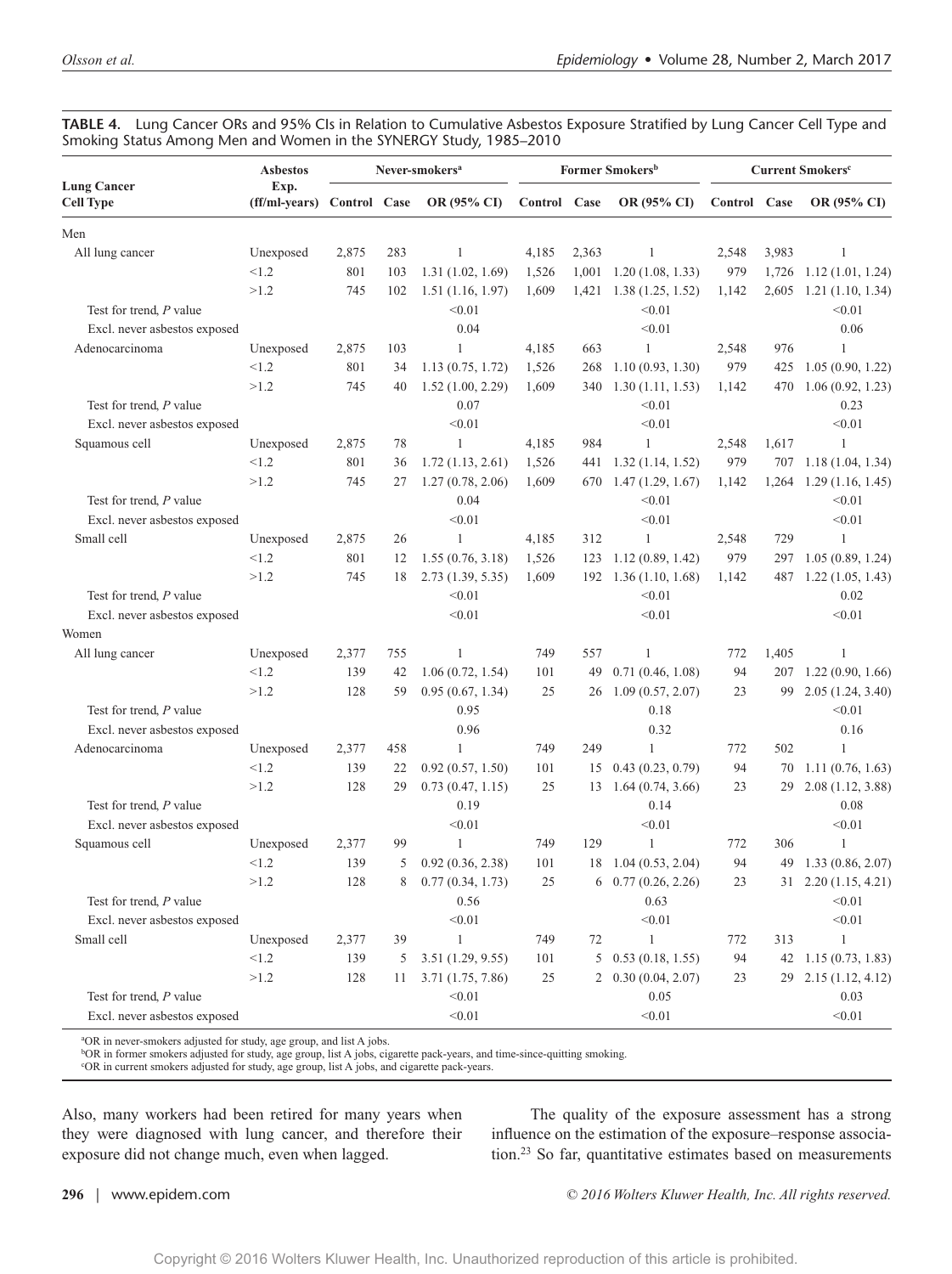**TABLE 5.** Lung Cancer ORs and 95% CIs, *P* Value for Multiplicative Interaction and RERI and 95% CI in Relation to Occupational Asbestos Exposure and Smoking Among Men and Women Overall and by Major Lung Cancer Cell Types, in the SYNERGY Study, 1985–2010

| 283<br>205 | Controls Cases $OR^a (95\% CI^b)$<br>1 (reference)                         | Cases<br>103 | $OR^a (95\% CI^b)$                                                                                                                   | Cases | $OR^a (95\% \text{ CI}^b)$ | Cases | $OR^a (95\% CI^b)$                                       |  |
|------------|----------------------------------------------------------------------------|--------------|--------------------------------------------------------------------------------------------------------------------------------------|-------|----------------------------|-------|----------------------------------------------------------|--|
|            |                                                                            |              |                                                                                                                                      |       |                            |       |                                                          |  |
|            |                                                                            |              |                                                                                                                                      |       |                            |       |                                                          |  |
|            |                                                                            |              | 1 (reference)                                                                                                                        | 78    | 1 (reference)              | 26    | 1 (reference)                                            |  |
|            | 1.26(1.04, 1.53)                                                           | 74           | 1.29(0.95, 1.75)                                                                                                                     | 63    | 1.35(0.96, 1.90)           | 30    | 1.97(1.16, 3.35)                                         |  |
|            |                                                                            |              | 6.71(5.47, 8.24)                                                                                                                     | 2,601 | 13.2(10.5, 16.7)           | 1,041 | 16.8(11.3, 24.9)                                         |  |
| 6,753      | 11.9(10.5, 13.6)                                                           |              | 7.91 (6.42, 9.74)                                                                                                                    | 3,082 | 18.3 (14.5, 23.0)          | 1,099 | 21.1(14.3, 31.3)                                         |  |
|            | 0.82                                                                       |              | 0.59                                                                                                                                 |       | 0.90                       |       | 0.10                                                     |  |
|            |                                                                            |              | 0.92(0.16, 1.59)                                                                                                                     |       |                            |       | 3.18 (1.29, 5.92)                                        |  |
|            |                                                                            |              |                                                                                                                                      |       |                            |       |                                                          |  |
| 755        | 1 (reference)                                                              | 458          | 1 (reference)                                                                                                                        | 99    | 1 (reference)              | 39    | 1 (reference)                                            |  |
| 101        |                                                                            | 51           | 0.84(0.60, 1.16)                                                                                                                     | 13    |                            | 16    | 3.40(1.85, 6.26)                                         |  |
| 1,962      |                                                                            | 751          | 2.72(2.36, 3.13)                                                                                                                     | 435   | 8.90 (7.00, 11.3)          | 385   | 17.1(12.1, 24.1)                                         |  |
| 381        |                                                                            | 127          | 3.31(2.57, 4.28)                                                                                                                     | 104   | 13.3 (9.49, 18.5)          | 78    | 24.3 (15.8, 37.4)                                        |  |
|            | 0.05                                                                       |              | 0.07                                                                                                                                 |       | 0.16                       |       | 0.01                                                     |  |
|            |                                                                            |              | $0.76(-0.11, 1.68)$                                                                                                                  |       |                            |       | $4.85 (-2.23, 14.21)$                                    |  |
|            | 6,346<br><sup>a</sup> OR adjusted for study, age group, and "list A" jobs. |              | 9.23 (8.13, 10.5) 1,639<br>1,503<br>2.44(1.89, 3.08)<br>1.00(0.78, 1.29)<br>4.57(4.08, 5.12)<br>6.26(5.14, 7.62)<br>1.69(0.64, 3.11) |       |                            |       | 4.75(3.57, 6.55)<br>0.92(0.50, 1.70)<br>4.44(1.02, 9.16) |  |

b CIs are based on 1,000 bootstrap samples.

c RERI indicates relative excess risk due to interaction.

have been obtained mainly from industrial cohort studies.<sup>24</sup> We assessed asbestos exposure applying SYN-JEM for general population studies, a newly created job-exposure matrix based on quantitative workplace measurements from Europe and Canada.

Strengths of this study include the large study population, a large proportion of face-to-face interviews conducted by trained interviewers, a large proportion of control subjects recruited from the general population, a comprehensive adjustment for smoking, and an innovative and objective method, supported by actual measurements, for assessing asbestos exposure quantitatively in general population studies.

Limitations of the study are that asbestos fiber type and dimensions could not be taken into account, because almost all measurements (>95%) were determined by phase-contrast microscopy, which does not allow the fiber type to be distinguished or to identify fibers with width <0.25 μm. For lung cancer, scientific uncertainty remains on how much risks differ in magnitude by fiber type, but recent evidence suggests it is less than previously assumed.<sup>24,25</sup>

Misclassification of exposure is assumed to have occurred, but it can also be assumed to be nondifferential provided reporting of job titles did not differ systematically in cases and controls. Differential reporting of job titles is not likely; therefore, the use of a job-exposure matrix for exposure assessment is unlikely to have created spurious associations.

Further limitations include that measurements were not done for individual study subjects, resulting in assignments of average exposure levels to job titles and not to individuals, and leading to assignment of the same exposure level to all workers sharing the same job code in a particular year, irrespective of exposure variability between workers in the same job. This results in a Berkson-type error, which usually does not bias the point estimate but increases the variance and therefore leads to reduced precision.<sup>26</sup>

Some jobs or unspecific job codes may substantially influence the prevalence of exposure if used extensively in a study. For example, many jobs were coded as "laborers not elsewhere classified" (ISCO 9–99.10); in SYN-JEM, this job was assigned low exposure to asbestos. The use of the ISCO 9–99.10 job code does not necessarily reflect poor quality of interviews or coding, as it could also signify a high prevalence of low specialization of laborers and/or low technology in certain industries. Indeed, the asbestos prevalence decreased by >10% in some studies when excluding "laborers not elsewhere classified." Nevertheless, excluding "laborers not elsewhere classified" from the risk analyses did not change the overall results, possibly because 9–99.10 jobs represented only 1.8% of the total working time.

Another limitation is that half of the 36,000 personal measurements collected were available for the production of asbestos cement and asbestos textiles, job titles that were rare in our study population or too specific to be captured by the ISCO code.15 In the SYNERGY study population, only 46 subjects (32 cases, 14 controls) had ever worked as asbestos cement product makers. The number of available data points for the remaining, more prevalent jobs was more limited.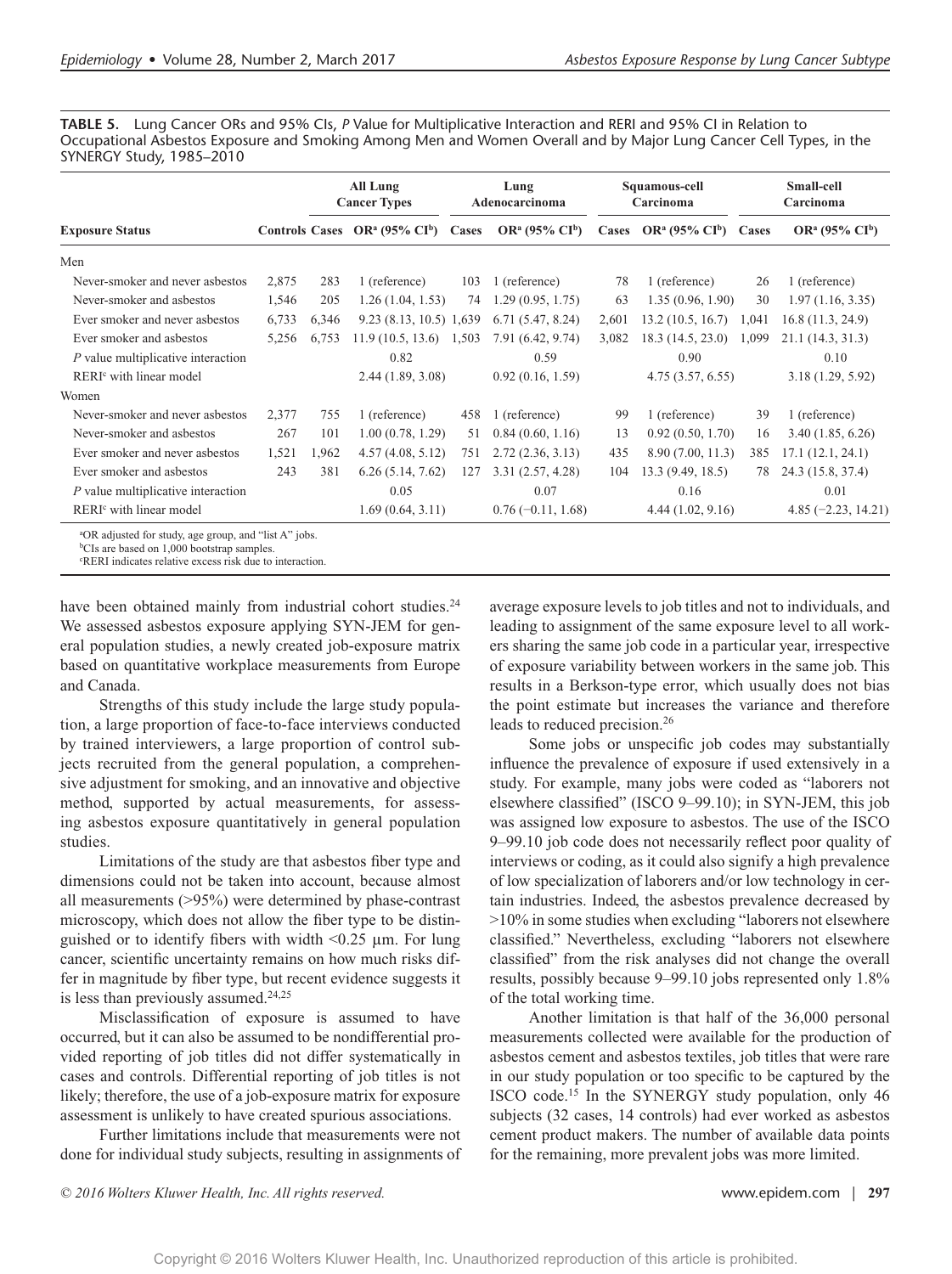Exposure assessment according to SYN-JEM resulted in high prevalence of ever occupational asbestos exposure compared with the original studies.<sup>27–30</sup> However, the prevalence of asbestos exposure decreased substantially, from 41.3% to 6.4% among male controls and from 11.3% to 0.3% among female controls, when only the DOM-JEM high-exposure jobs were considered, which confirms that the vast majority of exposed workers were employed in jobs with low average exposure levels.

About 60% of all blue-collar workers were rated as everexposed to asbestos. This implies that they may have been exposed to many other agents at their workplaces. Although we controlled for occupations with known exposure to pulmonary carcinogens, there may still remain some uncertainty about residual confounding by other occupational hazards. Notably, the association between asbestos exposure and lung cancer risk was weaker when restricting to blue-collar workers. This may be due to a reduction in exposure contrast. Alternatively, the background lung cancer risk may be higher in blue-collar workers than in white-collar workers due to other agents in the workplace and various socioeconomic factors.31–33 Also, selection bias has to be taken into account due to a lower participation rate of blue-collar workers among population controls.34 The hospital-based studies showed lower ORs for asbestos exposure than the population-based studies, which may be explained by a combination of factors, including choice of control diseases, geographical location (possibly reflecting different exposure patterns), study size, or other factors.

Levels of occupational asbestos exposure in this pooled analysis of general population studies were lower (range, 0.0023–64.6 ff/ml-years in male controls) than in the 18 industrial cohort studies (range, 0.11–4,710 ff/ml-years) included in a recent review of exposure–response relationships.24 A probable reason for the rather low levels of occupational asbestos exposure seen in SYNERGY is that major "asbestos occupations" such as asbestos cement product makers and asbestos textile workers are rare in a general population study setting. Instead, exposures in SYNERGY represent a wider exposure range, with very few workers exposed to high levels and most being downstream users or indirectly exposed workers occasionally exposed or exposed to lower concentrations of fibers only.

Our large dataset may be particularly informative to explore the shape of the exposure–response function in the low-dose range. An additional advantage was stratification or detailed adjustment for smoking. In our analysis of pooled general population studies, the exposure–response slope estimated as excess risk per 100 fiber-years  $(K_L * 100)$  was 6.1 (95% CI, 4.1, 8.1) in men overall and 3.3 (95% CI, 1.5, 5.0) among male blue-collar workers. The  $K_L^*$  100 slope was flat in a recent meta-analysis of 18 occupational cohort studies (*KL* \* 100, 0.13; 95% CI, 0.04, 0.22), while it was rather steep (*K<sub>L</sub>* \* 100, 15.5; 95% CI, 1.13, 29.87) in LUCAS, the general

population study from Stockholm, which also is part of SYN-ERGY.<sup>24,35</sup> The SYNERGY  $K_L$  \* 100 estimate in blue-collar workers (3.3; 95% CI, 1.5, 5.0) is still considerably higher than the estimate from the industrial cohorts in Lenters' paper, which were considered to have good-quality exposure assessment (e.g., seven cohort studies with >30% coverage of exposure data;  $K_L$  \* 100, 0.27; 95% CI, 0.08, 0.46). A possible reason for the steeper slope we observed in general population studies is that we could assess the full occupational history, resulting in a more distinct exposure contrast, and that we could identify a substantial proportion of truly nonexposed. However, there is little evidence in the literature regarding the shape of the exposure–response curve at low levels of exposure.<sup>25,36</sup> Our dataset is less informative regarding the highdose range; only 90 of 29,997 male participants were assessed as exposed to ≥15 fiber-years. The exposure–response results presented here are based on exposure–response modeling agreed upon a priori. This model assumes ln(OR) is proportional to ln(exposure). Other exposure–response models will result in different risk estimates.

We observed a stronger association between asbestos exposure and small-cell lung carcinoma among neversmokers in both men and women. This is noteworthy because small- and squamous-cell lung carcinomas occur almost exclusively in cigarette smokers; in SYNERGY, only 4% of small- and squamous-cell cases were never-smokers, whereas 14% of lung adenocarcinoma cases were neversmokers. However, we cannot rule out biased recall of smoking habits.37

Some misclassification of the histological subtypes of lung cancer is likely; one of the studies (HdA) included in SYNERGY assessed diagnostic agreement between pathologists and found a kappa of 0.54 (95% CI, 0.49, 0.58).<sup>14</sup> Smallcell lung cancer was best classified, followed by squamous-cell lung cancer and lung adenocarcinoma. Most misclassification was between squamous-cell lung cancer and lung adenocarcinoma. Thus, our results for the major lung cancer subtypes should be interpreted with caution.

Our results show an excess risk of lung cancer and its subtypes at relatively low levels of cumulative exposure ( $>0.5$ ) ff/ml-years), which persisted at least up to 40 years after last exposure. Furthermore, the slope of the exposure–response relationship seemed steeper in this exposure range than at higher (and previously studied) levels. Together, this implies that the future burden of disease due to asbestos exposure may be underestimated.

### **ACKNOWLEDGMENTS**

*The authors wish to thank Guillermo Fernandez-Tardon, hygienist at the University Institute of Oncology of Asturias - Cajastur Social Programme (IUOPA), in Oviedo, Asturias.*